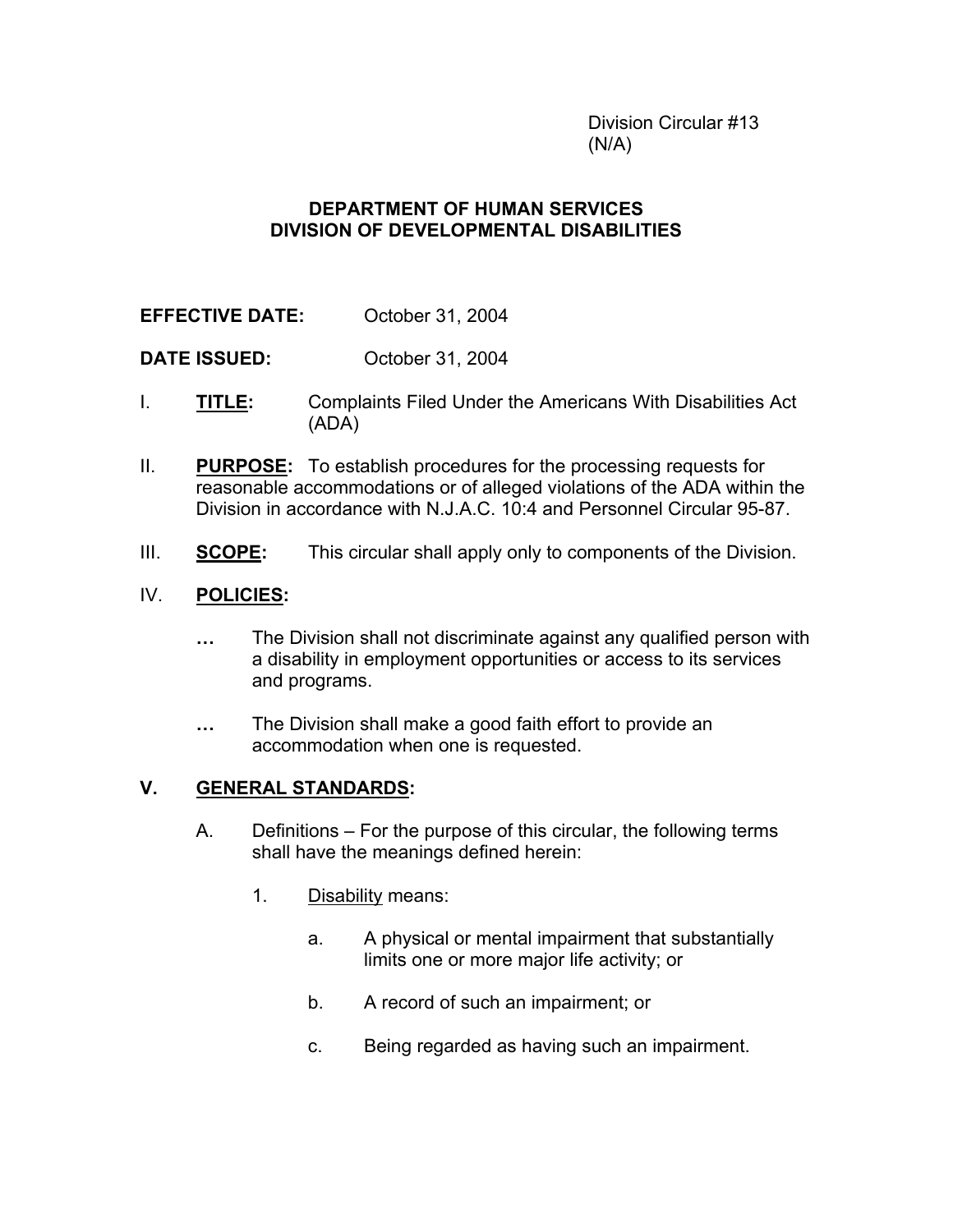- 2. Complaint means an alleged violation of the ADA by an employee or applicant whose request for a reasonable accommodation was not granted by the Division.
- 3. Grievance means an alleged violation of the ADA which does not involve employment filed by a person other than an employee or applicant.
- 4. Reasonable Accommodation means alterations or modifications to the workplace, work environment, equipment or job task that will permit an individual with a known physical or mental disability to perform a specific job for which he/she is otherwise qualified.

# **VI. PROCEDURES:**

- A. Employment
	- 1. The administrative head of the component shall determine which job functions are essential and which are marginal.
	- 2. An employee or applicant may request a reasonable accommodation in order to perform essential work functions.
	- 3. All requests for reasonable accommodation shall be processed in accordance with DHS Personnel Circular 95- 87.
	- 4. A reasonable accommodation may include but is not limited to:
		- a. Adjustment to the work environment.
		- b. Adjustment to where the work is performed.
		- c. Part-time employment or a change of work hours.
		- d. Modification of equipment or devices.
		- e. Interpreters for persons with hearing impairments.
		- f. Readers for persons with visual impairments.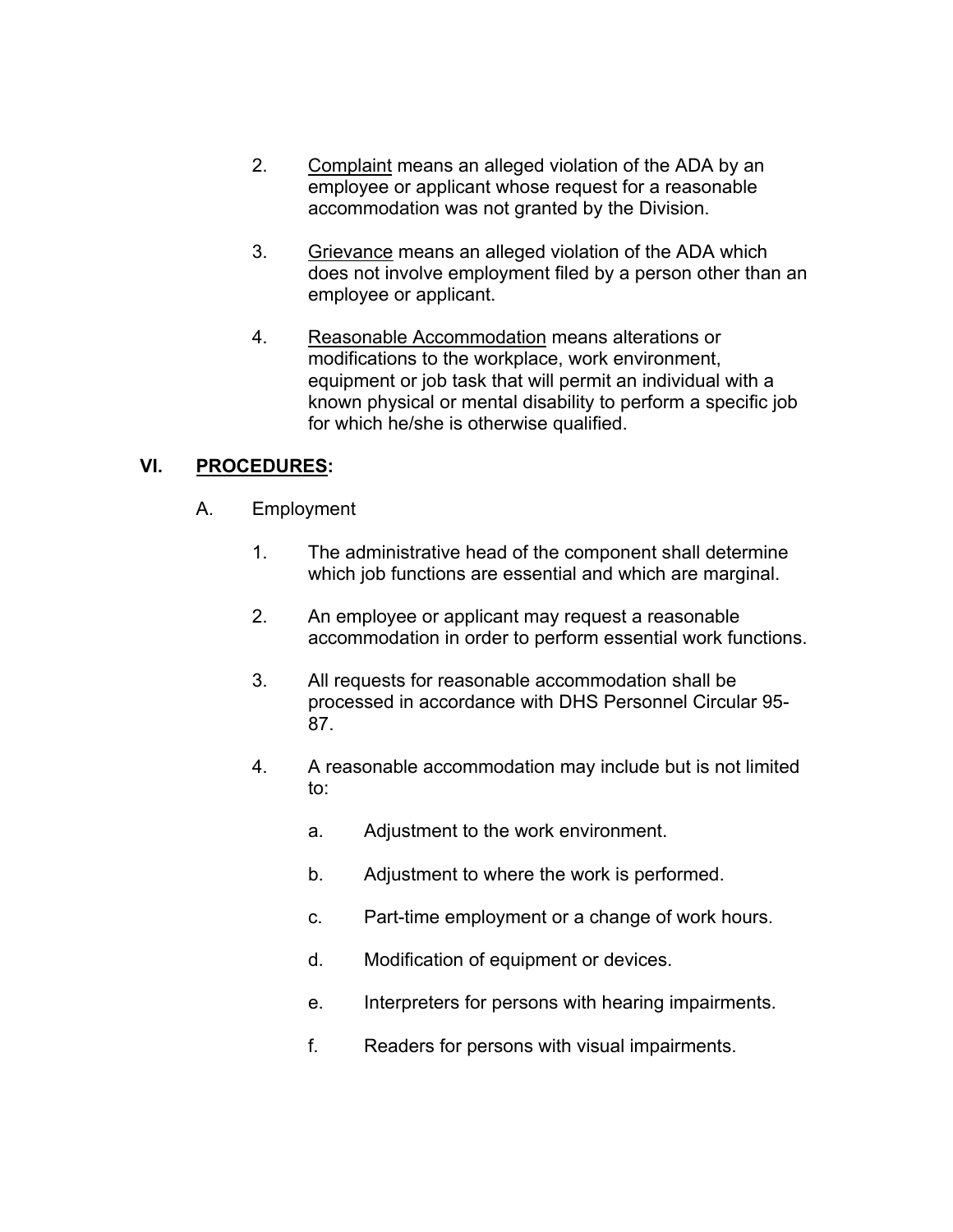- g. Modification of training materials or examinations.
- h. Any change of existing facilities or policies to allow the qualified individual with a disability to perform the essential functions of the job.
- 5. Provision of a reasonable accommodation shall be based upon an analysis of the nature and cost of the accommodation needed.
- 6. The Division is not obligated to provide the preferred reasonable accommodation.
- 7. The EEO/AA Regional Administrator shall receive and coordinate the response to requests for reasonable accommodation. The request shall be made utilizing the form contained in Personnel Circular 95-87.

## B. Program Accessibility

- 1. Allegations of violations of the ADA which involve issues of access to programs by persons receiving services, their advocates or the general public shall be processed in accordance with the requirements of the Department of Human Services Rule N.J.A.C. 10:4.
- 2. A grievance may be filed orally or in writing but should contain the name and address of the person filing it and briefly describe the alleged violation. An oral grievance shall be confirmed in writing by the administrative head of the component.
- 3. The form contained in Appendix A shall be available at each office of the Division.
- 4. A grievance should be filed within 30 days after the grievant becomes aware of the alleged violation of the ADA.
- 5. The grievance shall be sent to the Division's Administrative Practice Officer (APO). The APO shall provide a copy of the complaint to the Office of Legal and Regulatory Liaison.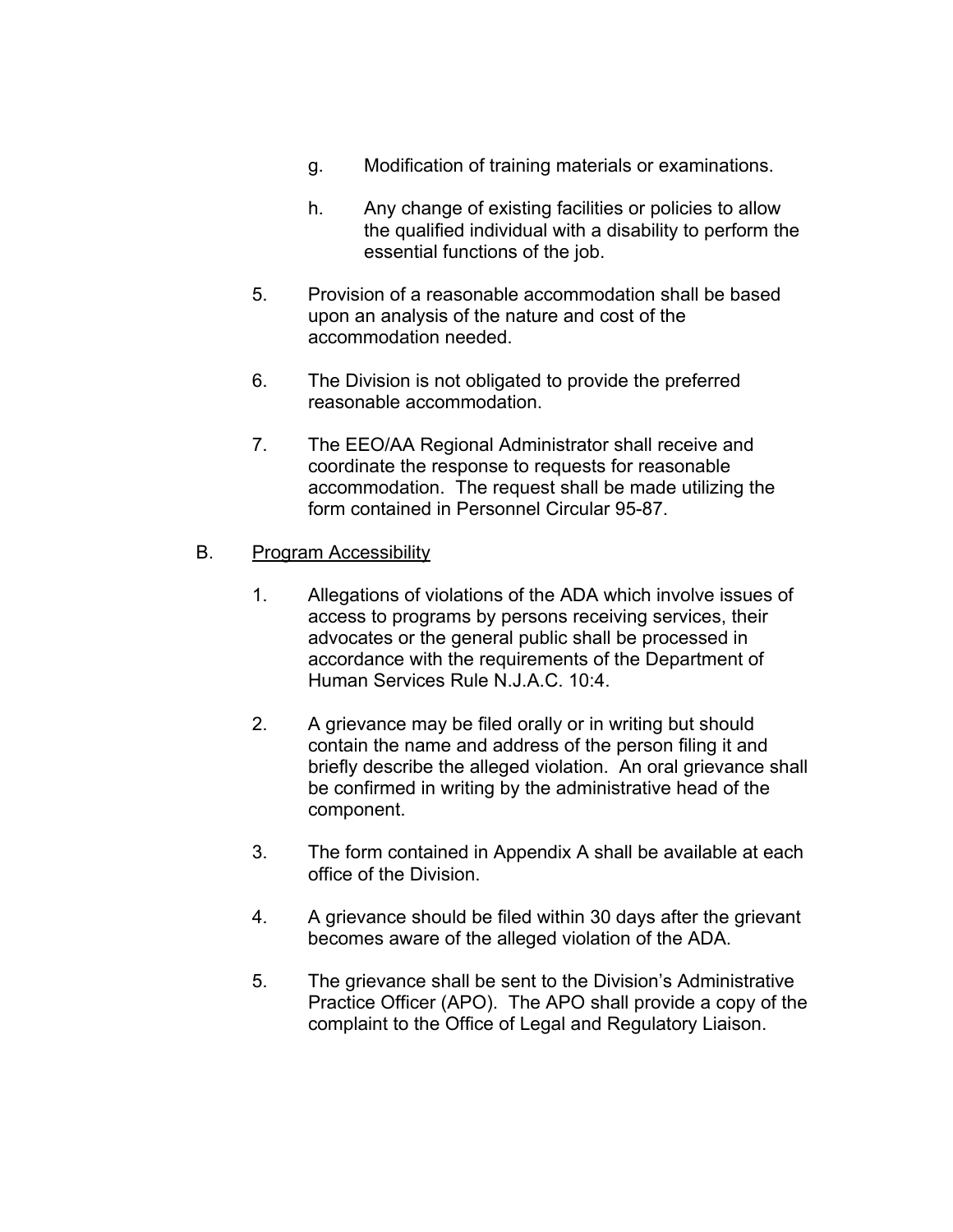- 6. Upon receipt of a grievance, the APO shall notify the grievant of the receipt of the grievance, the initiation of an investigation into the matter and that the investigation should be completed no later than 45 days from the receipt of the grievance if practicable or unless a later date is agreed to by the grievant.
- 7. The APO shall prepare a report for the Division Director. Within 45 days, the Director shall make a decision concerning the grievance. That decision shall be made in writing with a copy to the grievant. The 45-day period may be exceeded with the agreement of the grievant. A copy of the decision shall be sent to the Office of Legal and Regulatory Liaison.

 $\mathcal{L}_\text{max} = \mathcal{L}_\text{max} = \mathcal{L}_\text{max} = \mathcal{L}_\text{max} = \mathcal{L}_\text{max} = \mathcal{L}_\text{max} = \mathcal{L}_\text{max}$ 

 Carol Grant Acting Director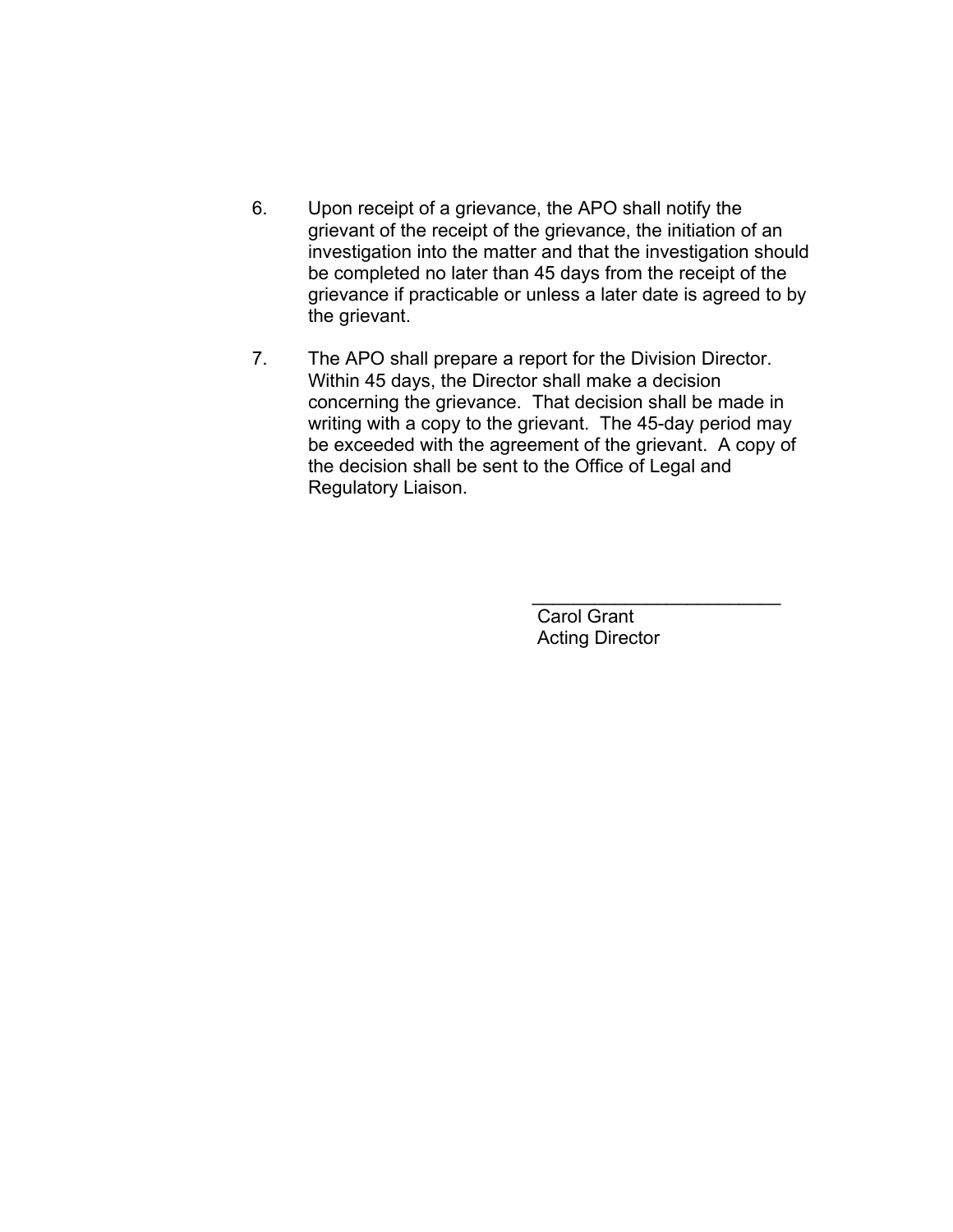Appendix A

# **AMERICANS WITH DISABILITIES ACT GRIEVANCE FORM**

| Date: ____________________________                                                                                                                                                                                                                                                                                                                                                                                                                  |  |
|-----------------------------------------------------------------------------------------------------------------------------------------------------------------------------------------------------------------------------------------------------------------------------------------------------------------------------------------------------------------------------------------------------------------------------------------------------|--|
|                                                                                                                                                                                                                                                                                                                                                                                                                                                     |  |
|                                                                                                                                                                                                                                                                                                                                                                                                                                                     |  |
|                                                                                                                                                                                                                                                                                                                                                                                                                                                     |  |
| Name, address and telephone number of alternate contact person:                                                                                                                                                                                                                                                                                                                                                                                     |  |
|                                                                                                                                                                                                                                                                                                                                                                                                                                                     |  |
| <u> 1989 - Johann Stoff, amerikansk politiker (d. 1989)</u>                                                                                                                                                                                                                                                                                                                                                                                         |  |
| Agency alleged to have denied access:                                                                                                                                                                                                                                                                                                                                                                                                               |  |
|                                                                                                                                                                                                                                                                                                                                                                                                                                                     |  |
|                                                                                                                                                                                                                                                                                                                                                                                                                                                     |  |
|                                                                                                                                                                                                                                                                                                                                                                                                                                                     |  |
|                                                                                                                                                                                                                                                                                                                                                                                                                                                     |  |
|                                                                                                                                                                                                                                                                                                                                                                                                                                                     |  |
| Please describe the particular way in which you believe you have been denied<br>the benefits of any service, program or activity or have otherwise been subject to<br>discrimination. Please specify dates, times and places of incidents, and names<br>and/or positions of agency employees involved, if any, as well as names,<br>addresses and telephone numbers of any witnesses to any such incident. Attach<br>additional pages if necessary. |  |
|                                                                                                                                                                                                                                                                                                                                                                                                                                                     |  |
|                                                                                                                                                                                                                                                                                                                                                                                                                                                     |  |
|                                                                                                                                                                                                                                                                                                                                                                                                                                                     |  |

\_\_\_\_\_\_\_\_\_\_\_\_\_\_\_\_\_\_\_\_\_\_\_\_\_\_\_\_\_\_\_\_\_\_\_\_\_\_\_\_\_\_\_\_\_\_\_\_\_\_\_\_\_\_\_